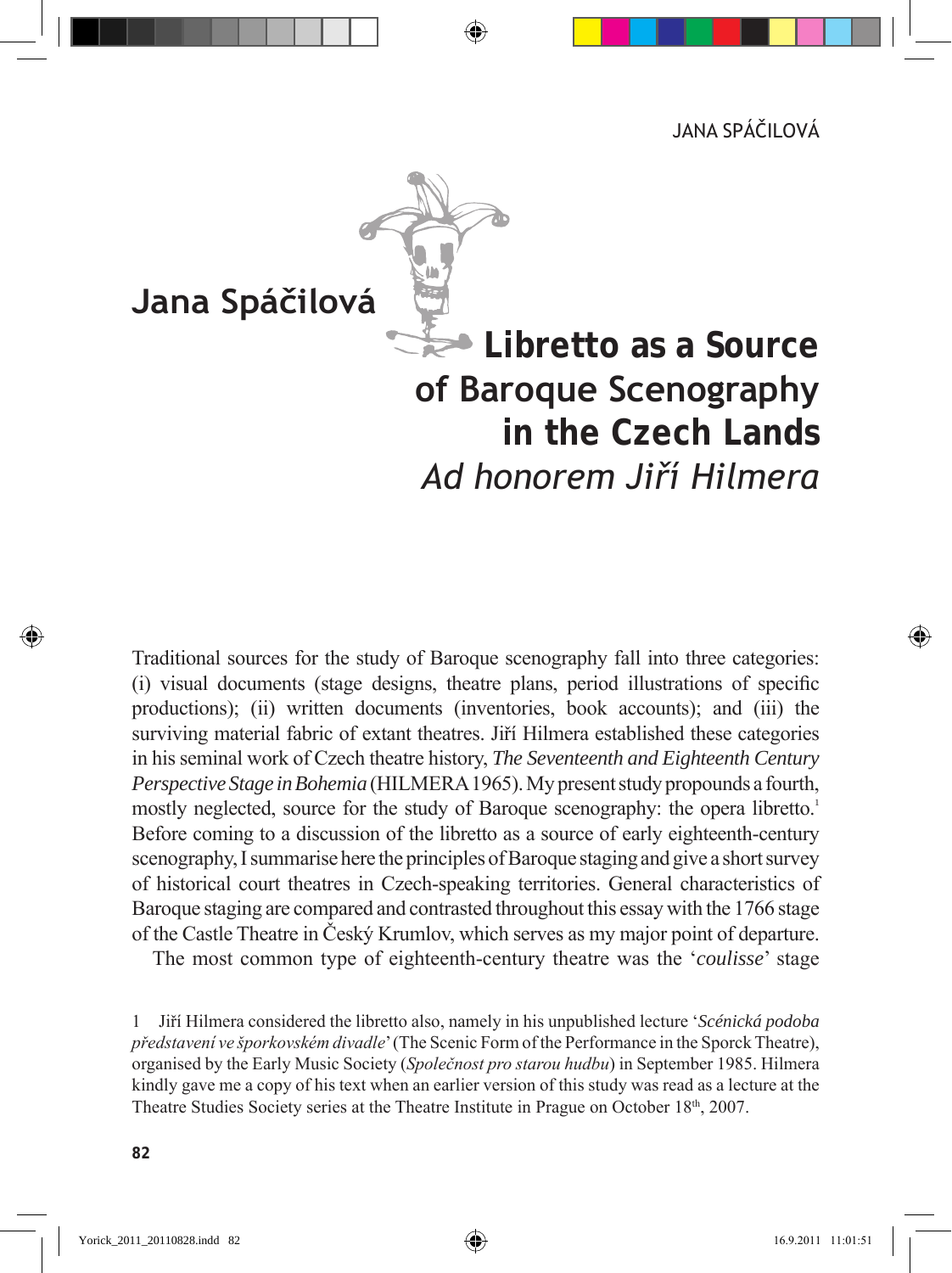(sometimes referred to as the *illusive perspective* stage or the *proscenium* stage). This consisted of two rows of side-wings on both sides of the stage with a backdrop enclosing the space upstage. The upper part of the stage was decorated with several rows of horizontal borders, the number of which corresponded to the number of wings being used. The diminishing size and shrinking scale of the illustrations on similarly designed wings, together with a raked stage floor, created an illusion of depth, which was further augmented by perspective painting on both wings and backdrop. The illusion of space was one of the most valued features of the Baroque ideal; and in some theatre buildings of this period, the stage space was as deep as the auditorium, sometimes even deeper. In a very few theatres, the backdrop and the back wall were even removable, offering a view of the open space of an adjacent garden (as was the case with the theatre in Valtice/Feldsberg).

 A complete scenic design consisted of several backdrops, borders and a certain number of wing pieces; this is referred to in this article as the *decorative set*. The number of wings and borders was determined by the depth of the stage that was being used for a particular scene, which was in turn decided upon by the location to be represented: an interior chamber scene was thus shallower than an open courtyard scene (and thus needed less wings and borders); the deepest (and most modularly complex) scenes were large halls, temples or landscapes. In the Castle Theatre at Český Krumlov, the set for a representation of a jail accordingly contains only two pairs of wings and borders, together with a backdrop (which was located just sixand-a-half metres upstage of the proscenium arch). By contrast, the deepest interior scene (representing a temple) consists of seven side wings, three standing flats and a backdrop that was suspended almost twice as far upstage as in the previous example.

 Relatively sophisticated wooden and iron stage machinery (as well as systems of ropes and pulleys above, below and to the sides of the stage) enabled rapid changes of the entire scenic image, that is: the wings, borders and backdrop all moved at once, in a matter of seconds. Scene changes could and did accordingly take place with the curtain drawn, but without stopping the action of the play. Most theatres had the possibility of two scene changes within each act, thanks to three sets of *coulisses* that were pre-set and layered one behind the other. Unsurprisingly, the technical possibilities of theatres of this period correspond exactly with the scenic demands outlined in or implied by the librettos of Baroque operas – almost all of which call for three decorative sets in each act.

 The usual side wings were at times complemented by suspended or standing flats (the latter held by angled-braces) as well as by layered backdrops. Standing flats and layered backdrops were the standard means of staging caves, huts, bowers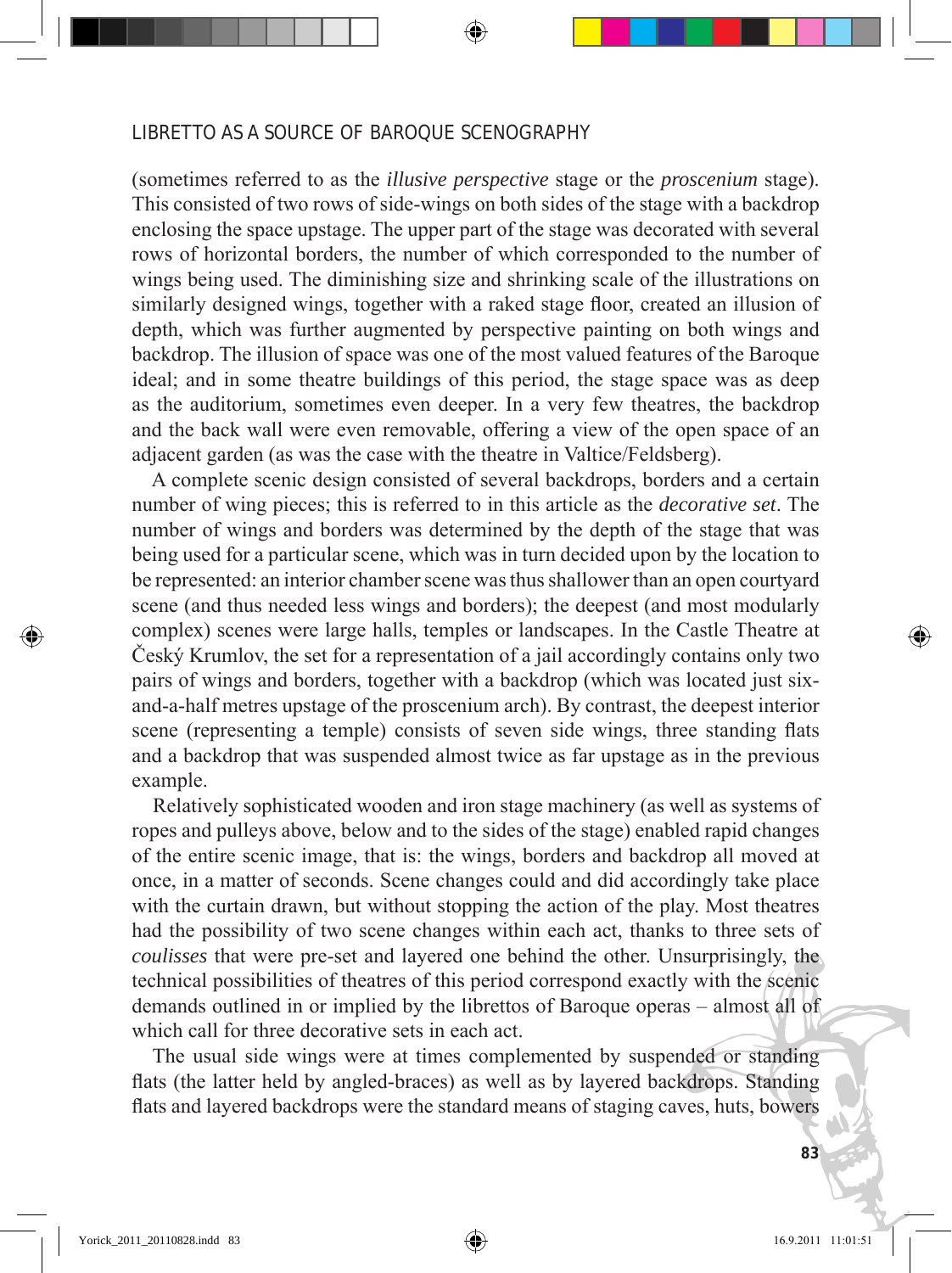and military tents. Larger objects placed on the stage (such as altars, statues, trees or bushes) were more simple two-dimensional representations painted on canvas flattage of an appropriate size. Any seeming plasticity was thus suggested by the illusive painting of such flats and by their juxtaposition against (and location within) a more complex three-dimensional environment created by the wings, borders and backdrops. The only real three-dimensional stage properties present were thrones, chairs and tables, usually placed on stage by supernumeraries (librettos contain concrete instructions to this effect). The more complex decorative sets (requiring a longer time to set up) regularly appear in the first scenes of an act, right after the curtain is drawn. The backdrop of a shallower scene could thus often serve as a makeshift 'curtain' to mask preparations for less complex scene changes (going on behind this screen), whilst the action of the opera took place (in front of it).

 In the geographical region covered by today's Czech Republic, there are several historical *coulisse* stages. The earliest and most important is the Castle Theatre at Český Krumlov, dating from 1766. This structure has survived in its original state with complete and still-functional stage equipment (HILMERA 1958; SLAVKO and FLAŠKOVÁ 2001). This is also the only Czech theatre with working machinery that enables the study of Baroque stage practice. Other theatres come from the late eighteenth and early nineteenth centuries. Such structures include the chateau theatres at: Litomyšl (1797); Kozel (1830); Mnichovo Hradiště (1833); Kačina (1851); and Žleby (pre-1870). These buildings are concisely documented in Antonín Bartušek's study of Czech aristocratic theatres (BARTUŠEK 1963). From the scenographic point of view, the most interesting of the later theatres is that in Litomyšl, where the decorations were the work of leading stage designer Josef Platzer (see HILMERA 1957; BLÁHA 2009; SRBA 2009).

 No theatres predating 1750 are extant; notwithstanding this unfortunate fact, however, information on such structures may partly be reconstructed from historical accounts. With a view to the topic of this text, I will concentrate on those venues where Italian opera was produced (although there is much more information than I shall here present were one to write on *coulisse* stages in general). Performances of the Italian opera in Prague date from 1724 (when Count Franz Anton Sporck offered the theatre in his palace in Hybernská Street to the opera company of Antonio Denzio and Antonio Maria Peruzzi). Before the end of that year, Peruzzi and part of the troupe left for Breslau (Wrocław) while Denzio continued to perform in Sporck's theatre for another ten years, producing more than fifty operas there. The scenographers of Denzio's company were Innocente Bellavite (the artist responsible for the 1725 reconstruction of the theatre), Vincenzo dal Buono (who is referred to in librettos between 1725 and 1729), and Giovanni Paolo Gaspari –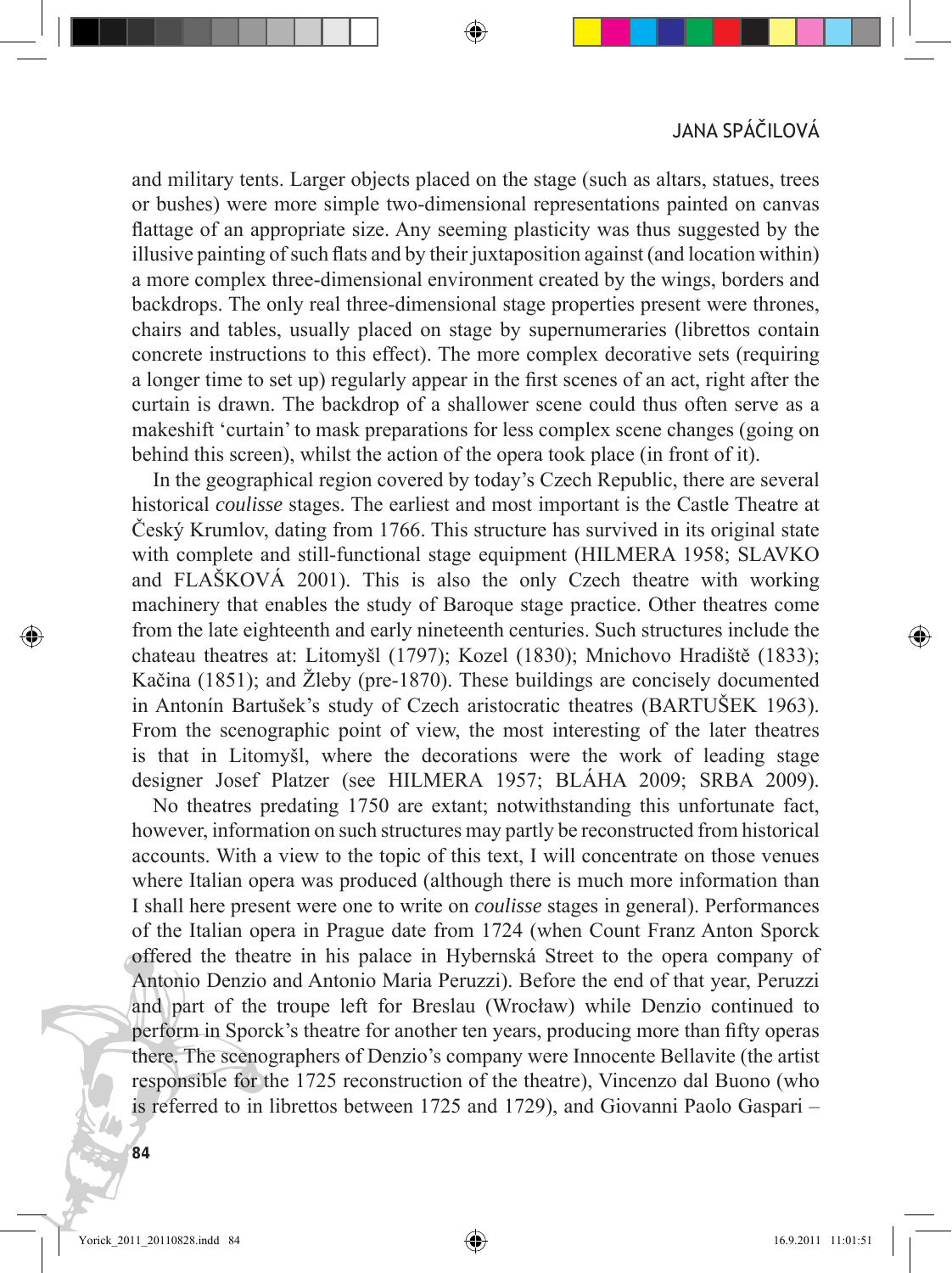who created the new decorations after the fire of 1732 (FREEMAN 1992). In Brno, the operatic tradition started in 1732 when the impresario Angelo Mingotti settled there. The first season took place on the provisional stage of the municipal riding school (*Teatro alla Cavalleriza*); in that year, Mingotti employed local painters. When the new municipal theatre opened in 1733 in the tavern of *Horní náměstí* square (*Teatro della Taverna*, nowadays the Reduta Theatre in Zelný trh Square, the Venetian artist Federico Zanoia was summoned to undertake its decorations (HAVLÍČKOVÁ 2009). In 1735, Zanoia is also documented as the designer of the new theatre at Rottals' Chateau in Holešov, where opera had been performed two years previously (SEHNAL 1974).

 Among the Moravian chateaux it is crucial to mention Jaroměřice nad Rokytnou, owned by Johann Adam Questenberg. The theatre at this site is unique amongst the earliest stagings of opera productions and also for its longevity; because operas were performed in Jaroměřice from at least 1723 until 1750. One entire wing of the chateau was dedicated to Questenberg's theatre. The equipment it used was repeatedly modified and innovated, with the last updating (in 1739) being in imitation of the machinery at Holešov. The designers involved with this theatre were Italian scenographer Giovanni Pellizuoli from Parma, Franz Anton Danné from Vienna, and local painters Ignác Buček and Jan Šetínský; however, documents also testify to the participation of Giuseppe Galli-Bibiena, who was also the tutor to both local scenographers (HELFERT 1916; PERUTKOVÁ 2011). Other important centres of the Italian opera were Kroměříž and Vyškov – the two seats of Wolfgang Hannibal Schrattenbach, the Bishop of Olomouc (SPÁČILOVÁ 2006a: 49-74). In Kroměříž, opera was performed from the year 1727; however, nothing is known about the theatre building; the earliest records of the venue date from the nineteenth century. The earliest evidence of opera performances in Vyškov comes from 1734. In 1736, the scenographer active there was Gaetano Fanti. Such documented names of scenographic artists testify to the pro-Italian orientation of operatic scenography in the Czech lands during the early eighteenth century, with most of the scenographers coming from Venice. Nevertheless, it has to be emphasised that most of these artists came to Czech theatres on the basis of their collaboration with Italian opera impresarios.

 Detailed information on stage decorations in Czech Baroque theatres is missing. Nevertheless, if the numbers of decorative sets are recorded, each theatre usually had nine sets. This is the basic scenographic compliment of the Court Theatre in Tovačov (late seventeenth century), the Piarist School Theatre in Příbor (early eighteenth century) and the Piarist College at Bílá Voda (1734) – where the theatre was modelled on the Episcopal Theatre in Vyškov. Eight decorative sets are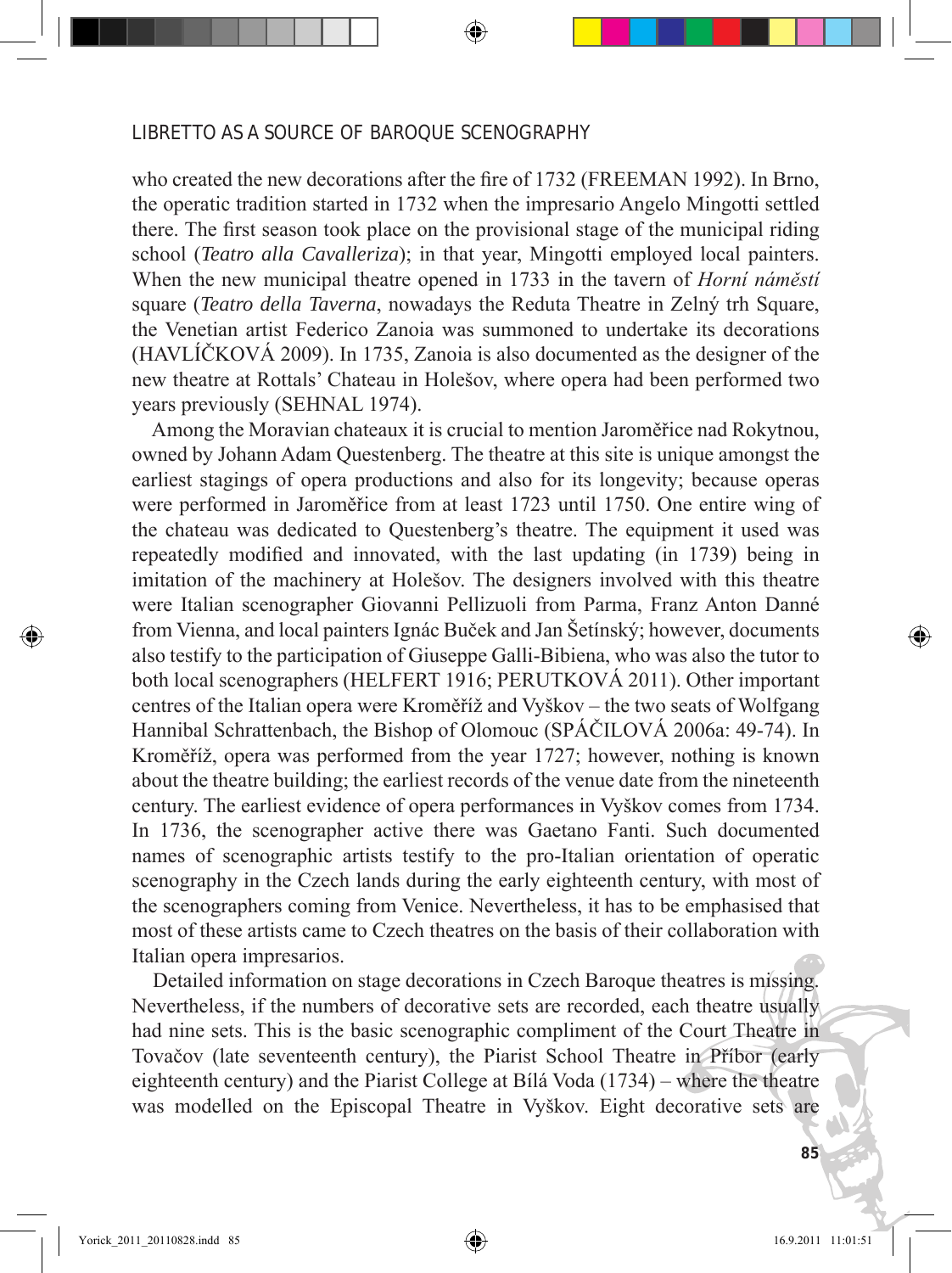recorded in 1748 as the equipment of the theatre in Jindřichův Hradec; ten sets are documented at the Municipal Theatre in the Tavern in Brno (HAVLÍČKOVÁ 2009: 156). A larger number – thirteen decorative sets – is known only at the Court Theatre in Holešov (1735), which was considered by contemporaries as a venue unique both for its construction and equipment (BARTUŠEK 1963: 115-116 (Tovačov); 192-194 (Holešov); 196-198 (Bílá Voda); 211-215 (Jindřichův Hradec); and 220-221 (Příbor)). However, in none of the above theatres is the actual structure of the decorative collection known, so even the exact number of decorative sets listed cannot be taken for granted. Everything depends on what the writers of historical documents took as an independent decorative set. Some sets may have consisted of the backdrop and a few accessories only (with side wings borrowed from another decorative set in order to make it fully functional); others could have represented more than one setting, with just the change of a backdrop (see below).

 The only stage that offers concrete possibilities to study the materials used in Baroque scenography is the 1766 Castle Theatre at Český Krumlov. Although this venue was not built exclusively for opera, it is the most useful for my present study for the following reasons: (i) it is the earliest extant *coulisse* stage in the Czech-speaking territories, and its scenic equipment is the oldest in the world; (ii) archival documentation shows that its scenic equipment has survived in its entirety; (iii) despite its relatively late date, from a historical-aesthetic perspective, the decorations represent the technical and aesthetic culmination of Baroque scenography; (iv) general characteristics as well as concrete citations testify to the direct influence of Italian scenography, represented in particular by the figure of Giuseppe Galli-Bibiena (1695-1757); and (v) practice-based research in the form of experimental opera productions (organised since 1998) provides hands-on experience of numerous realisations of the staging requirements of Italian *opera*  seria at smaller court theatres.<sup>2</sup> Another important point is that the Castle Theatre at Český Krumlov provides scholars not only with numerous extant decorative sets, but also allows us, through its wider holdings, to understand the artisanal and artistic process of their creation. The painting styles of Český Krumlov decorative sets are discussed by Jiří Hilmera (HILMERA 1958: note 4), in which he further develops the principles outlined in earlier studies. Recently, new interpretations have also been brought to this subject area by Pavel Zahradník (ZAHRADNÍK

<sup>2</sup> As a member of the *Hofmusici Ensemble* performing Baroque music, I have participated in the opera productions at Český Krumlov for over a decade now. For more information about performances, see the annual special issue *Barokní divadlo* of *Jihočeské listy*, and FRANKOVÁ and SPÁČILOVÁ, 2010.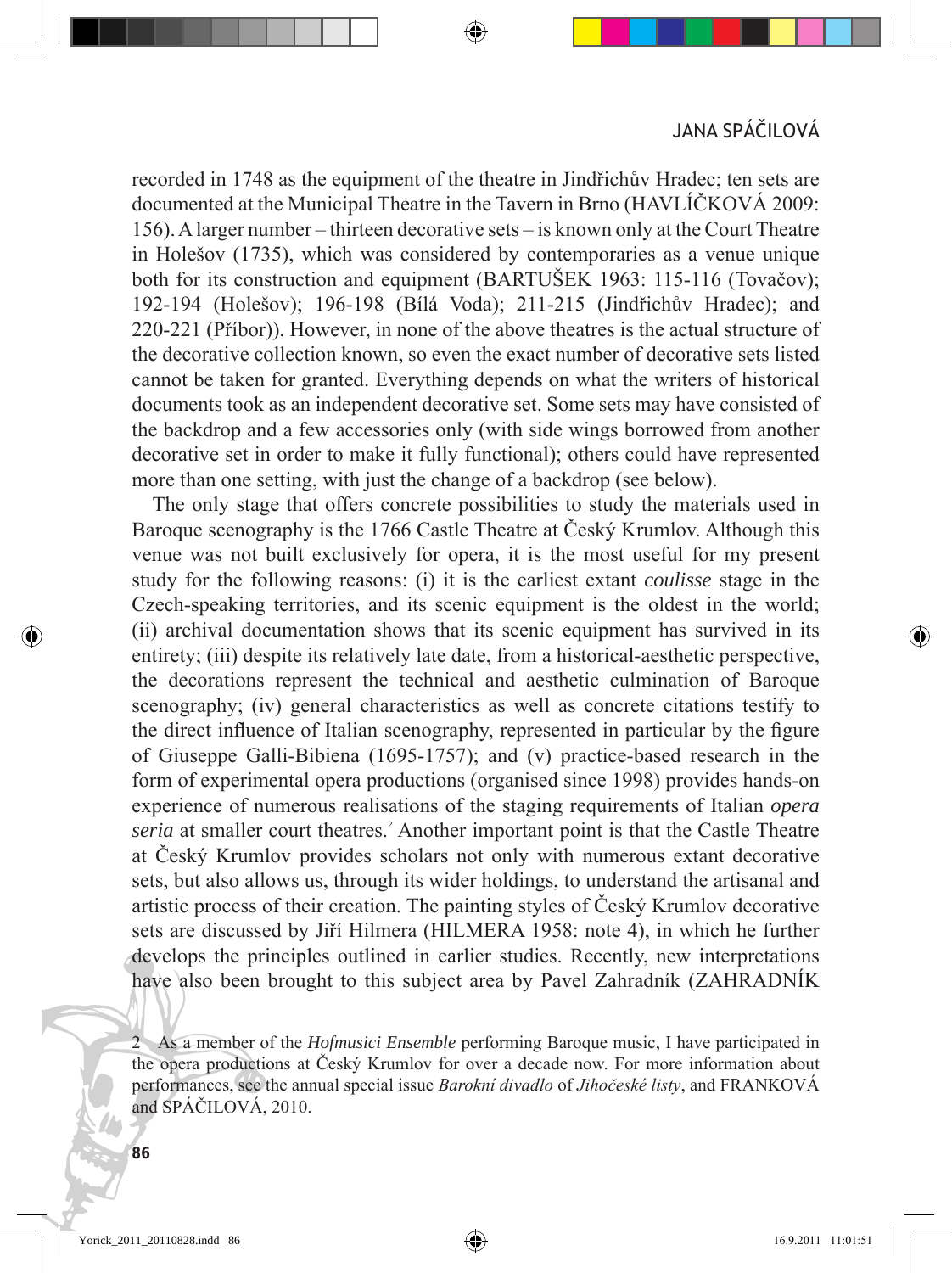2003), whose study is based on the most complete archival collections to date.

 It was towards the end of 1765 that Jan Marchand, the Prague agent of Prince Schwarzenberg, and the painter Josef Hager started negotiations about new decorative sets for the Český Krumlov theatre (Mareš 1924-25; the original names for decorative sets discussed in my essay are taken from archival sources). In mid-December, Marchand received instructions that 'the paintings in their changes should represent cities, woodlands, chambers and gardens' (*Städten, Waldungen, Zimmern und Garten*). In January 1766, Hager provided Marchand with the outlines of the proscenium arch and several decorative sets: a royal hall, a chamber, a castle courtyard, a temple, a city, a prison, and a garden (*Sall, Zimmer, Cortil, Templ, Stadt, Kerker, Garten*). Marchand sent the first four (including the outline for the proscenium arch) to Schwarzenberg in Vienna, but the prince changed his mind. On January  $18<sup>th</sup>$ , 1766, Schwarzenberg signed a contract with court theatre painters Johann Wetschel and Leo Merkel. They were in that agreement commissioned to create the curtain, proscenium and seven decorative sets 'with appropriate borders and backgrounds' (*darzu gehörigen Sofiten, und Schluß Blättern*); the number of side wings was given exactly: a forest (*Wald*, 14 – i.e. 7 pairs of wings), a garden (*Garten*, 14), a chamber or a cabinet (*Zimmer oder Cabinette*, 10), a street (*Gasse*, 8), a prison (*Gefängnis*, 4), a sea harbour (*Meer Hafen*, 2), and a military camp (*Laager*, 14). It is worth noting that the first contract lacks the traditional decorative sets for typical spaces such as a hall or a temple. A year later, the commission for these two additional sets was completed. According to Schwarzenberg's letter of February 14th, 1767 (addressed to Krumlov's marshal, Jan Ambrožovský) the cited masters were 'to add to the existing theatre decorations one ordinary chamber and a hall, with which a temple will be joined in the end' (*ordinari Zimmer, und einem Saal, mit welchem am Ende ein Tempel verbunden werden solle*). In the final breakdown of accounts for the year 1767, these final decorative sets are listed with the exact numbers of wings again: an ordinary chamber (12), a hall (14), and a temple (6). The records also show that these painters produced not only the sets but also several stage properties (a magical tree, a rustic house and others); they also decorated the interior of the theatre building (ZAHRADNÍK 2003: note 16).

 Almost every decorative set mentioned in the archival accounts survives to this day; the sole exception was one of the two wings originally belonging to the set for the sea harbour, which is now lost. These wings, representing cliffs, were to be used at the far ends of the scene, so the decorative set needed to be completed by wings from other sets (such as the wings of a street for the 'harbour city' set, or wings from a forest for the 'countryside with a seashore' set). The decorative sets for the hall and temple share some of the wings and differ in their last rows. The hall set is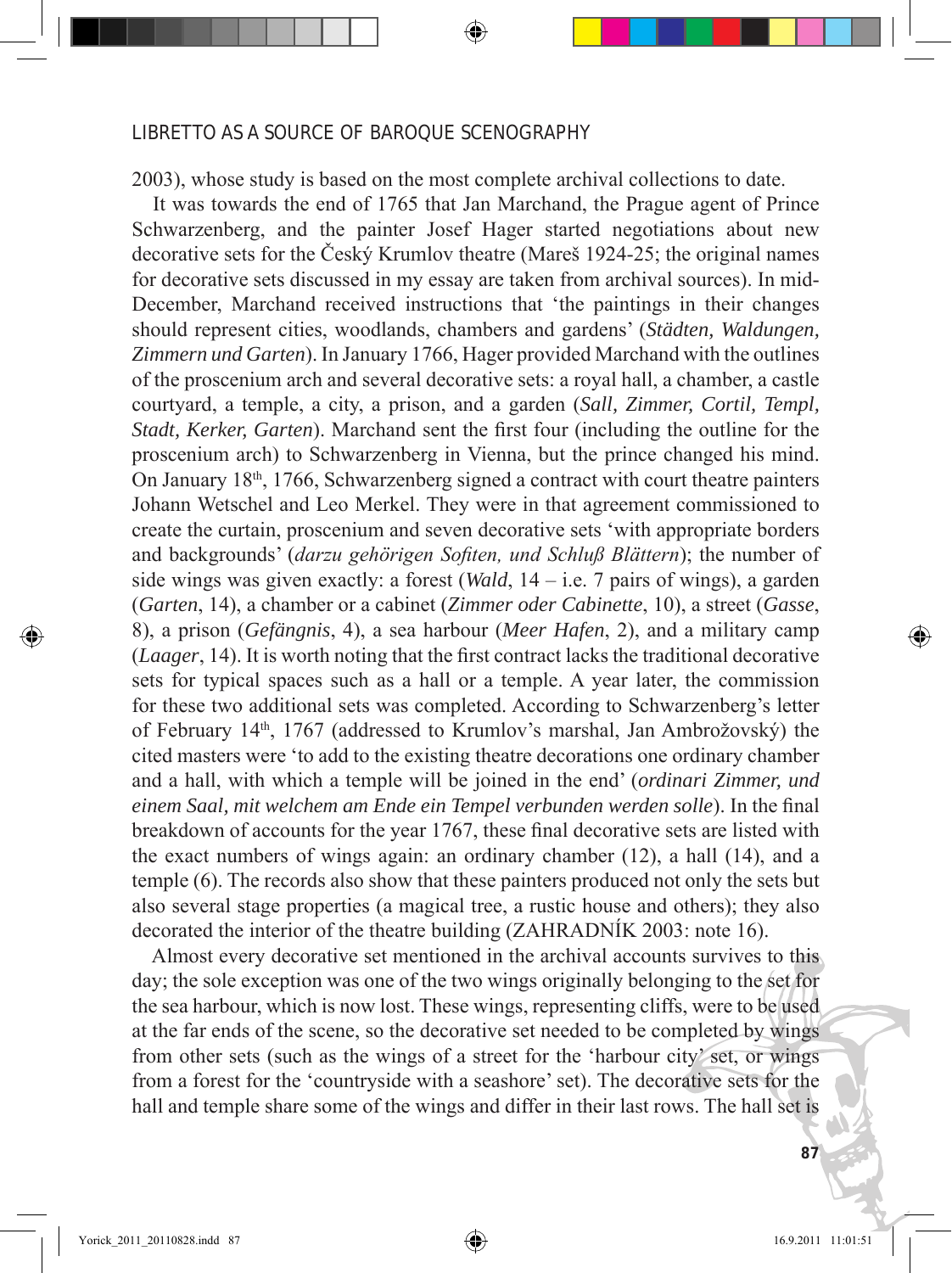shorter, closed by a backdrop representing rows of columns delineated in an angled perspective (*scena per angolo*), while the temple set is elongated by standing flats and layered backdrops, being finally closed by a single-axis perspective backdrop with the characteristic cupola of a temple. These two complex examples infer that in order to establish the number of scenic sets in any given scenographic repertory, a wide range of circumstances has to be taken into account. At Český Krumlov, the decorative set for a 'sea' consists in effect only of a backdrop (which was evidently added to other stock items), whereas a 'hall' and a 'temple' may be taken either as a single scenic set with two different backgrounds (as transpires from the 1767 commission), or as two scenic sets with shared side wings (which is how they appear, typically, in the final accounts). This instance also demonstrates how some decorative sets could be understood in a multivalent way, that is, that they could represent a variety of different locales: the shorter variant of the 'hall' set, for example, is marked as a 'hall chamber' (*Saalzimmer*) on the rigging ropes, whereas the longer variant of the same scene is recorded as a 'deep hall'. A similar ambiguity is to be found in the description a 'chamber or cabinet' in the contract of January 1766.

 Thus we may see that one decorative set could be given different names; that it did not have to consist of a complete set of decorations (all side-wings, borders and a backdrop); and that combinations of different scenes to create multiple effects were usual. Given this knowledge, and the material conditions that pertain at Český Krumlov Castle Theatre, it is possible to establish the basic repertory of decorative sets that was considered central for the practices of court theatres during the mideighteenth century. These constitute interior scenes of: (i) a 'hall', (ii) a 'temple', (iii) a 'chamber', (iv) a 'jail'; as well as exterior scenes of: (v) a 'forest', (vi) a 'garden', (vii) a 'street', (viii) a 'harbour', and (ix) a 'military camp'. In compiling this repertory, I have taken into account J. Wetschel's and L. Merkel's extant decorations as well as the ways in which such scenery was commissioned, together with the decorative designs of the artist originally commissioned (J. Hager). Listing the 'hall' (i) and the 'temple' (ii) as two different decorative sets stems from Hager's designs, although in reality these were created from combined decorative sets. The 'forest' (v), the 'harbour' (viii) and the 'military camp' (ix) are missing in Hager's sketches; however, they were part of the original commission for Wetschel and Merkel, and are also present in the scenic depository of Český Krumlov Castle Theatre. A set of special interest is (x) an 'ordinary chamber'. The fact that it is missing among Hager's designs (as well as in the contract with the Viennese painters) and that it was made only upon an additional commission testifies to its exceptional or complementary character. The sober nature of this decorative set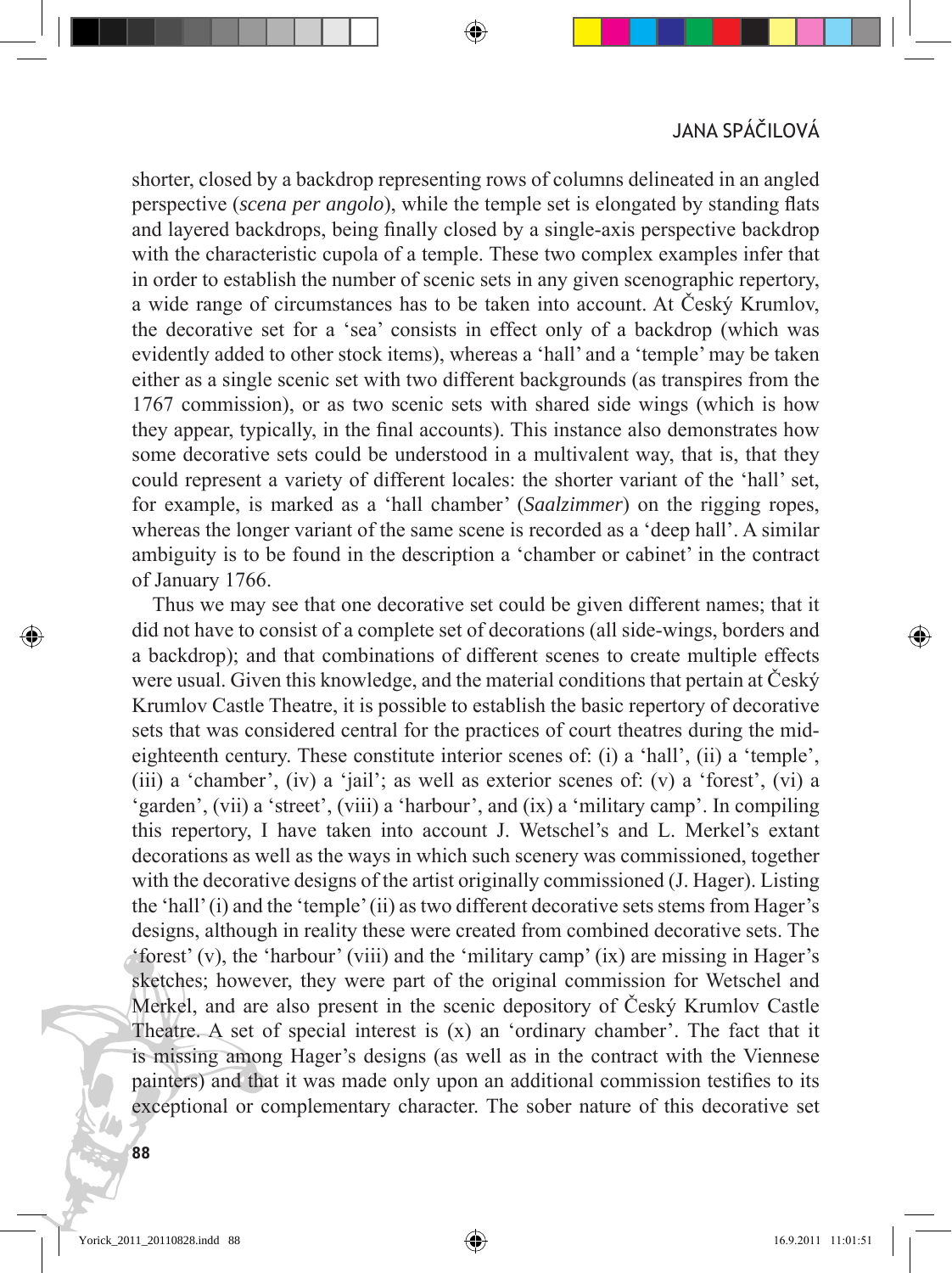differs markedly from the other sets, which use a wide array of expressive tools found in High-Baroque scenography. Essentially, Český Krumlov's decorative set for the 'ordinary chamber' (sometimes referred to as a 'burgher room') belongs to the approaching era, in which repertoire changes and aesthetic shifts introduce more realistic features into scenography. For that reason, this decorative set is left aside in what follows. One other set among Hager's designs deserves mention, however; it is the unrealised decorative set for (xi) a 'castle courtyard'. This is no longer present among Český Krumlov's holdings; so when storylines call for the location in current productions, it is done with the 'hall' set accompanied with more airy borders. The 'castle courtyard' set, however, played an important role in Baroque scenography, as will be discussed later in the section on opera librettos.

 The identified number of nine (or eleven) decorative sets preserved in the theatre of Český Krumlov agrees with the most common number of fictional locations on the historical stages that have been mentioned above. Given this finding, the question to ask is whether these theatre houses operated with virtually identical decorative set types to Český Krumlov. The data sets that can be gleaned for six or seven theatre houses from an overall number of several score is, of course, far too small to derive general conclusions. The repertory of individual theatres has also to be taken into account: houses established predominantly for performances of the Italian opera were also used for other dramatic genres (such as Italian *intermezzi* or German 'comedies'); while school theatres had to be equipped with different scenography with a view to the spiritual themes of their repertories. Nonetheless, the scenographic collection at Český Krumlov may be taken as the basis of an understanding that the scenic requirements of the Italian *dramma per musica* were the most generically demanding in the performance practice of Czech theatres during this period.

 Among the historic documents relating to Baroque opera in Czech territories there are more than a hundred extant opera librettos, coming from town theatres and aristocratic stages hired by Italian impresarios (in Prague and Brno), as well as from private court theatres (in Kroměříž, Vyškov, Jaroměřice nad Rokytnou and Holešov). The Prague librettos are listed in Daniel E. Freeman's *The Opera Theater of Count Franz Anton von Sporck in Prague* (FREEMAN 1992: 233-279); Moravian librettos are recorded in my own study of early-eighteenth-century Italian librettos (SPÁČILOVÁ 2006b). Opera libretto functioned in its original meaning (*libretto* = booklet), as a theatre brochure issued for each new production. Besides the complete lyrics of the piece, it gave the names of the poet and the composer, the singers, dancing masters and others involved with the production. An indelible part of the libretto was the list of decorative sets, mostly entitled 'changes of scene'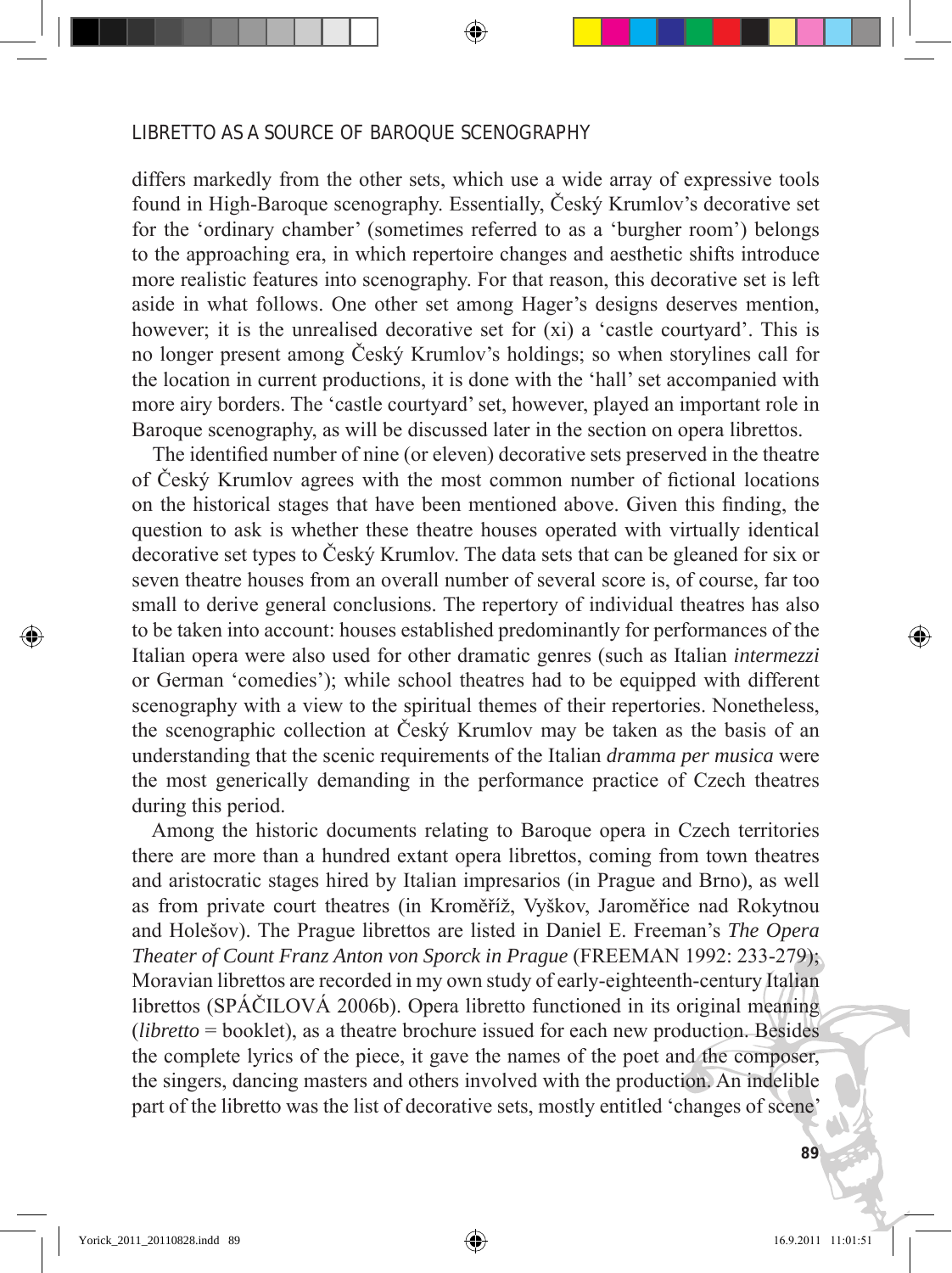(*Mutazioni di scene*). Individual locations were then given in detail in the relevant places in the text. The description of the stage in the initial list and the text of the libretto may have differed to some extent; but mostly these were little more than specifications and descriptions of details.

 The significant disproportion of scholarly evidence between extant Baroque librettos on the one hand and historic theatre buildings and their sets on the other lies primarily in the large requirements evident in the librettos, and the low number of decorative sets – be they extant or referred to in archival documents – to which we have access. A sweeping majority of the opera repertoire in the eighteenth century consisted of unoriginal titles (but with new musical settings). The most popular librettos had originally been written for rich Italian or even Austrian theatres (such as Apostolo Zeno's texts for the Venetian *Teatro di San Giovanni Grisostomo*, or Metastasio's librettos for the Court Theatre in Vienna); such well-financed stages had no limitations with regards to the scenography they could accommodate, and could also afford to have new décor made for each new piece. This, however, was not the case for smaller theatres in lesser cities, or in variously wealthy aristocratic seats, although the repertoire was identical. These more 'minor' theatres (which does not necessarily mean that the stages had to be small) generally had only the elementary equipment of ten decorative sets at their disposal; such a collection of decorative sets was commonly purchased as one commission, and served for several years – perhaps with small changes and additions. It might be inferred that theatre productions in minor theatres adjusted their scenic requirements; however, the opposite is true. Comparison of original librettos with theatre productions in other theatres reveals that, despite numerous changes in the text, the instructions for décor underwent changes only very exceptionally, and were mostly quoted verbatim.

 If details in the descriptions of scenes are disregarded – such as the architectonic embellishments (*Sala nel palazzo reale ornata di pitture, e di statue*) or narrower specifications of the locations (*Spiaggia di mare con veduta della città di Napoli in lontano*) – scenic requirements in principle call only for a limited set of decorative types. This was the conclusion that Jiří Hilmera formulated in *The Seventeenth and Eighteenth Century Perspective Stage in Bohemia* (HILMERA 1965). Hilmera's methodology was rooted in an iconographic analysis of the stage designs of famous Baroque scenographers; however, the same conclusions are equally valid for the descriptions of scenes in librettos, since scenographers worked closely with librettists. Hilmera outlines the elementary collections of 'eleven to thirteen main sets of scenery, which served each theatre of this period for years on end, since different sets of scenery appeared on a highly exceptional basis' (HILMERA 1965: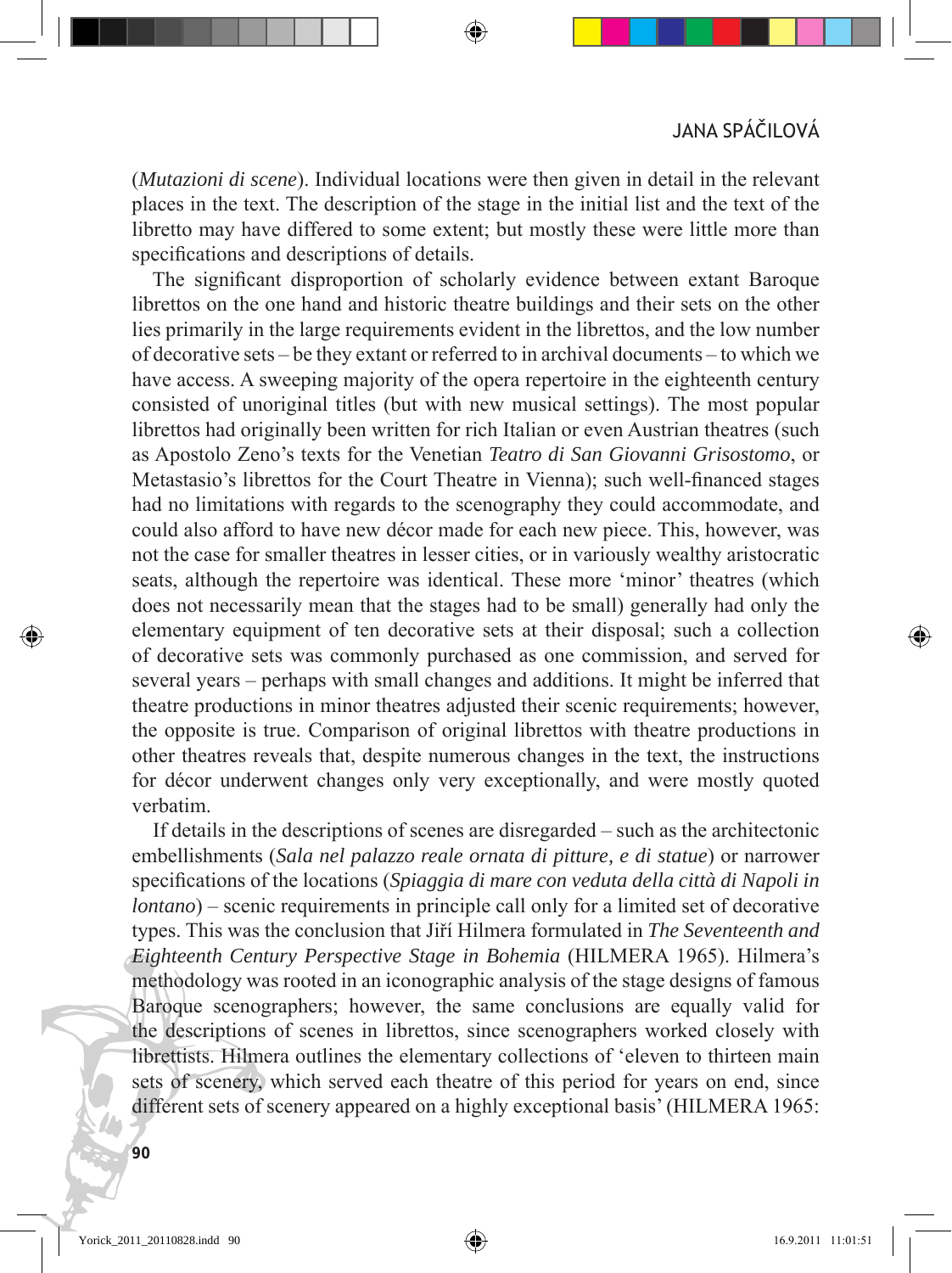

The Changes of Scene for the Opera Pastiche *Argenide*, which was Performed at the *Teatro della Taverna* in Brno during the Carnival of 1734. Bottom left gives the name of the scenographer Federico Zanoia '*Ingegniero è Pittor Veneto*'. Moravian Library, Brno. Sign. ST1-0242.157.

32). These basic scenes, in later studies called decorative sets of the 'general type' (SRBA 2005), were identified by Hilmera as: (i) a 'street', (ii) a 'forest', (iii) a 'garden', (iv) a 'sea, a harbour', (v) a 'military camp, city walls', (vi) a 'hall of state, a cabinet', (vii) a 'temple', (viii) a 'castle courtyard, a foyer', (ix) 'Heaven, Hell (a cave)', and  $(x)$  a 'jail'.

 It has to be stressed that Hilmera's study covers the entire era of the seventeenth and eighteenth centuries, and derives its hypotheses solely from an iconographic analysis of scenographic designs without a view to the repertoire for which they were made. His conclusions are necessarily very general and have to be particularised for the purpose of this study. The first questions to be asked in identifying the scene types in the early-eighteenth-century Italian *opera seria* are (i) what is the character of the location (i.e. is it interior or exterior)? and (ii) what is its function (i.e. is it public or private)? From this perspective, it is important to differentiate between 'a castle courtyard' and a 'foyer', between 'a hall of state' and 'a cabinet', although these obviously share identical iconographic features. In analysing the likely realisation of such scenery, it has to be taken into account whether the scene is a particular one, to be identified as a specific decorative set, or if it is an ambivalent one, which was very likely realised by combining several elements borrowed from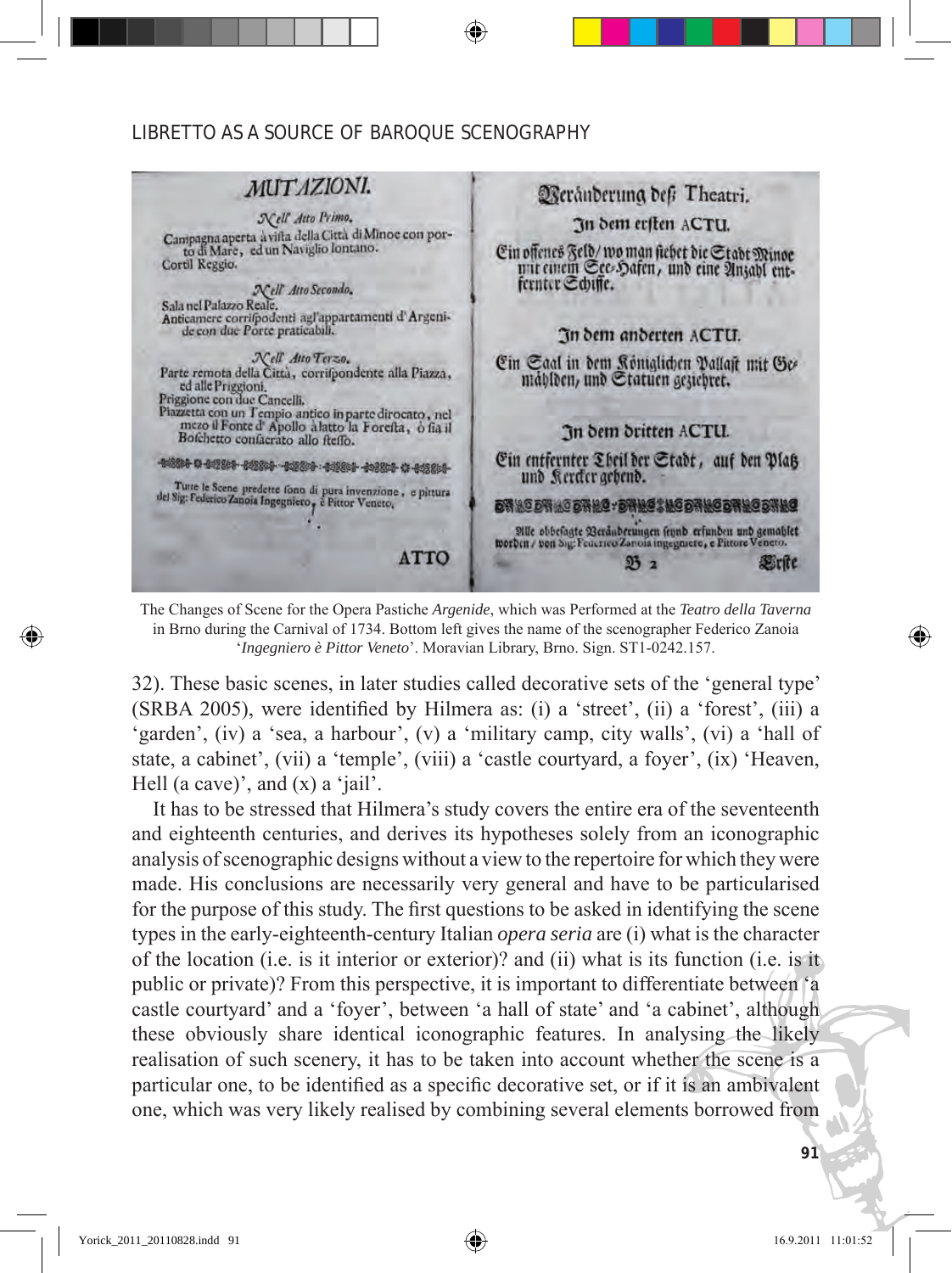other stock decorative sets.

 The aesthetic ideal of the Italian *opera seria* required representation of sublime, not lowly or common actions; the locations depicted accordingly centred more on palaces rather than on streets. When librettos call for a 'street' (*strada*) or a 'square' (*piazza*), it is mostly a representative space serving for noble moments, such as a grand entry of the hero. Large scenes with chorus and supernumeraries took place in open spaces (*anfiteatro*, *luogo magnifico*) and were realised, it seems, with an identical or similar decorative sets, suggesting the architectonic elements of palaces. The decorative set for the 'city' is often connected with the 'harbour' (see below). The decorative set for a 'forest' (*bosco*) is relatively frequent, although its basic significance is connected to pastoral operas and romance pieces (such as magician operas). A more delicate variant is the 'grove' (*boschetto delizioso*), often referred to by an array of circumlocutions, such as 'delightful or exquisite place' (*deliziosa*) or 'graceful and shady recess' (*ritiro ameno, ombroso*), which could be also represented by a garden setting. The decorative set for the 'forest' has associations also with different kinds of 'country landscapes' (*campagna*), and has a backdrop showing an open space. The 'garden' (*giardino*) is one of the most frequent exterior scenes in opera librettos. Descriptions of this location mostly involve mention of fountains, statues, belvederes and other common components of period garden architecture. The decorative set for the sea does not appear on its own in librettos of the period; it is always represented as a 'city harbour' (*porto della città*), or a 'sea coast' (*spiaggia di mare*), which suggests a combination of a sea backdrop with wings representing either streets, or a forest. Another clearly exterior scene is the 'military camp' (*campo marzio*). Given the above-mentioned aesthetic ideal, scenes located within palaces and chateaux prevail in Baroque opera librettos. Accordingly, the most frequent exterior scene in Baroque opera is a 'castle courtyard' (*atrio*, *cortile*). The exterior locations listed above are by default almost all scene locations for which interior decorative sets are not suitable.

 Interior decorative sets may be more or less clearly divided into private and public spaces. The private are the 'chamber' (*camera*), 'room' (*stanza*, *appartamento*), and 'cabinet' (*gabinetto*). The scene denotation often appears in the plural with the name of the character appertaining to it; the *stanze* and *camere* appertain to female characters, such as 'Armida's rooms' (*stanze d'Armida*), whereas the cabinet belongs to the head of state, such as the 'royal office' (*gabinetto reale*). Fluctuation in the usage of denotations suggests that one decorative set was used for all of them. Scene descriptions often call for a 'table and chairs' (*tavolino e sedie*), which seem to have been integral parts of the decorative set. Another clearly interior scene is the 'jail' (*carcere*, *prigione*).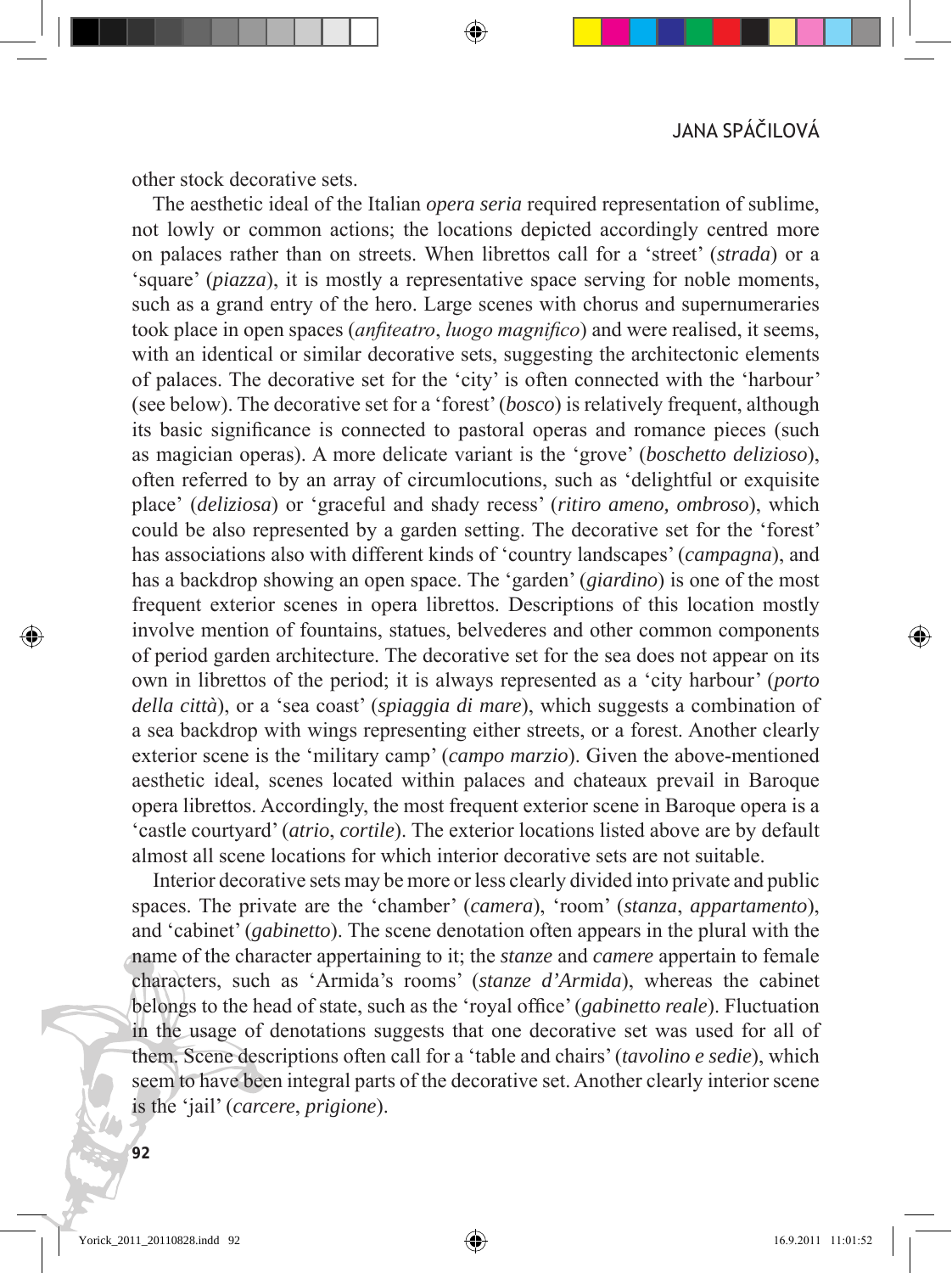In contrast with these private spaces, public and representative interior spaces exist in many varieties. The principal among these are the 'royal hall' (*sala*) and the 'temple' (*tempio*); very frequent also are the 'foyer' (*vestibulo*), the 'portico' (*portico*, *loggia*) or the 'entrance hall' (*sala terrena*). The scenic picture of a hallway is mostly decorated with statues (*galleria con statue*); antechambers are referred to on several occasions as having two doors with an important attribute: they are also 'practical' – i.e. usable– (*anticamera con due porte praticabili*). Scene descriptions often mention apertures into adjacent parts of the palace (*corrispondente agl'altri appartamenti*), which suggests use of a backdrop with an angle perspective. Jiří Hilmera commented on the high number of the royal halls among scenic designs of this period; these opulent settings gave most opportunity for scenographers to realise their visions (which is equally true of real-life architecture). As the Český Krumlov collections have shown, the principle of these decorative sets was their variability; they were re-used to create new combinations by matching pairs of wings with different backdrops. Among the integral components were layered backdrops and standing wings, which enabled further combinations. It is therefore reasonable to assume that a wide range of representative interior scenes could be achieved with just one or two decorative sets.

 Given this rationale, it may be inferred that the *decorative type* (as represented by numerous specimens and variants in the original librettos as well as in surviving scenographic designs) could well have become the only real *decorative set* in the context of minor theatres. It was to little avail if the scenic picture was intended to represent 'a temple with a statue of the Sun God', or 'a large temple with an altar ready for a wedding'; because the generic scene type 'temple' would always be represented by an identical decorative set, and varied at most by the addition of supplementary wings and accessories. There is evidence that in cases where the plot required it, an absolutely necessary décor would be made; but for the most part, this constituted only the painting of a new backdrop – as was the case of the 'Carthage in flames' backdrop for a production of Vinci's opera *Didone abbandonata* (Dido Abandoned) of 1735 at Jaroměřice Castle (HELFERT 1916: 274, 318). The fact that individual scene types regularly alternate in the librettos suggests that authors counted on the common practice of minor theatres, enabling productions of their pieces in locations at which only a limited collection of decorative sets was available. It is not certain whether the detailed descriptions of scenic locations in librettos reflected what spectators actually saw on stage, or rather whether such descriptions were there to fire the audience's imagination when reading the libretto during performance. Baroque scenography certainly operated with a different modality to that of the present day (when it is desirable to have as original a scenography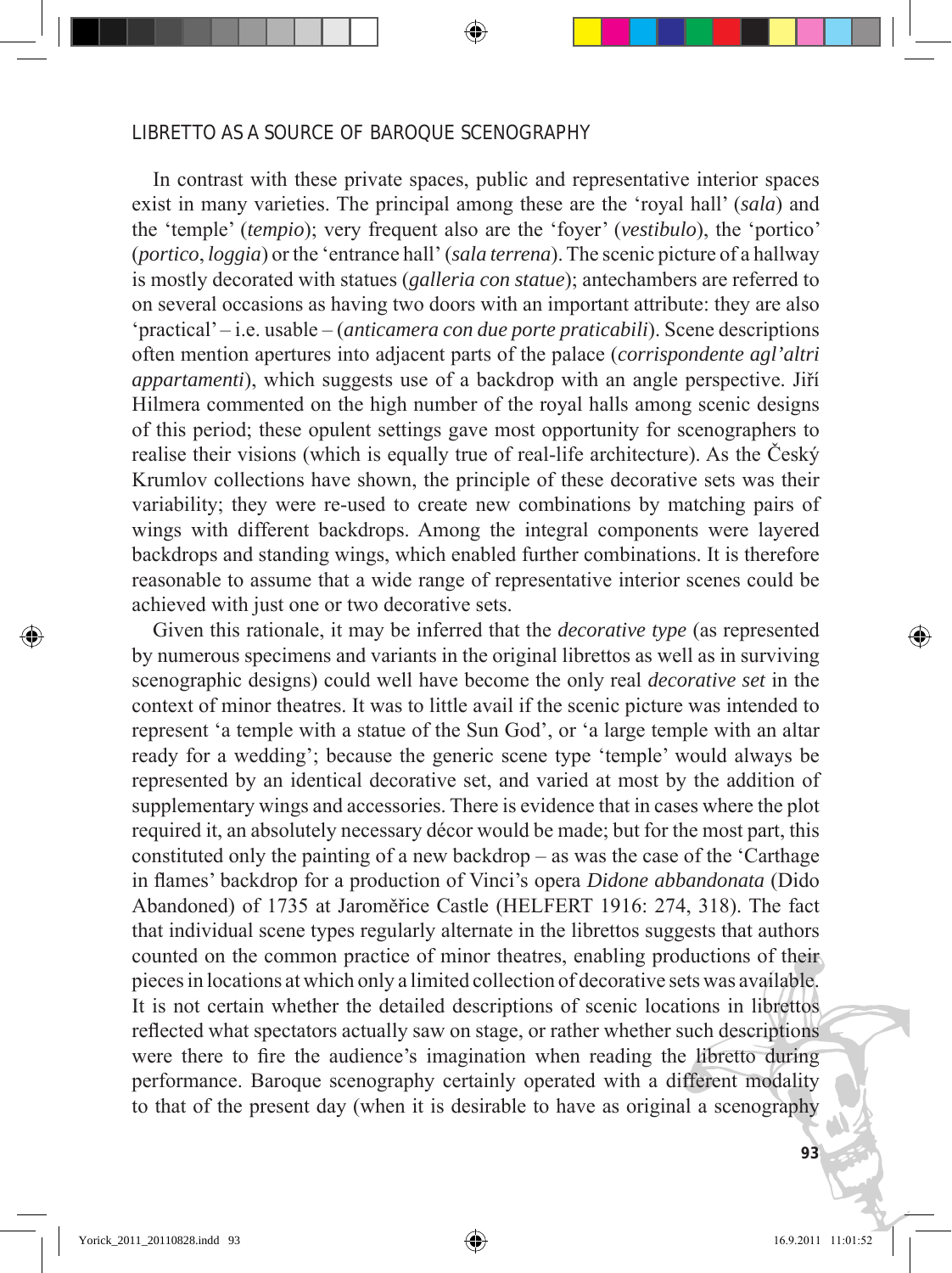JANA SPÁČILOVÁ

as is possible for each new production). On the contrary, Baroque scenographers intentionally followed traditional schemes so that their decorations could be used for as wide a range of the repertoire as possible.

 The minimal respect for reality in the scenography of this period is, in one notable example, hinted at by Benedetto Marcello in his famous treatise *Teatro alla moda* (Theatre *à la Mode*; Venice, *c.*1720). Marcello writes his booklet as a satire on the customs and bad habits of current operatic practice, presenting them as the new 'achievements' of 'modern theatre'; in recommending these practices to the kind reader, he subtly mocks them. It is from this perspective that the following instructions (taken from chapters addressed to librettists and theatre painters) should be read:

*Introdurrà nelle Sale reggie Balli di Giardinieri, e ne' Boschi di Cortigiani, avvertendo, che il Ballo di Piroo può intrar in Sala, in Cortile, in Persia, in Egitto, etc.* (MARCELLO 1720: 11)

[The modern poet] introduces a ballet of gardeners into royal halls, of courtiers in forests, suggesting that the Fire Dance may take place in a hall, or a courtyard, in Persia, in Egypt etc.

In his advice to the painters of modern theatrical décor Marcello instructs:

*Farà un Panno maestoso sopra li due primi Tellari, perche servano questi a tutte le Mutazioni, che non ricercano Aria, benchè in qualche Bosco, o Giardino non farebbero male per coprire li Virtuosi dal pericolo di raffreddarsi a Cielo scoperto* [...]

*Sale, Prigioni, Camere, etc. tutte saranno senza Porte, e senza Finestre, imperciocche già li Musici entrano per la Parte più vicina al Palchetto loro, ne hanno bisogno di lume sapendo benissimo la Parte a memoria.* (MARCELLO 1720: 45)

He should make a majestic curtain above the first two wings, which will serve him in all the scene changes that don't require an open-air setting, and this configuration could also be used for a forest or a garden, if they at least saved the virtuosos from the danger of catching cold in the draught. […]

The halls, prisons, chambers and so on should be mostly without doors and windows since the singers enter the stage from the side that is closer to their box anyway,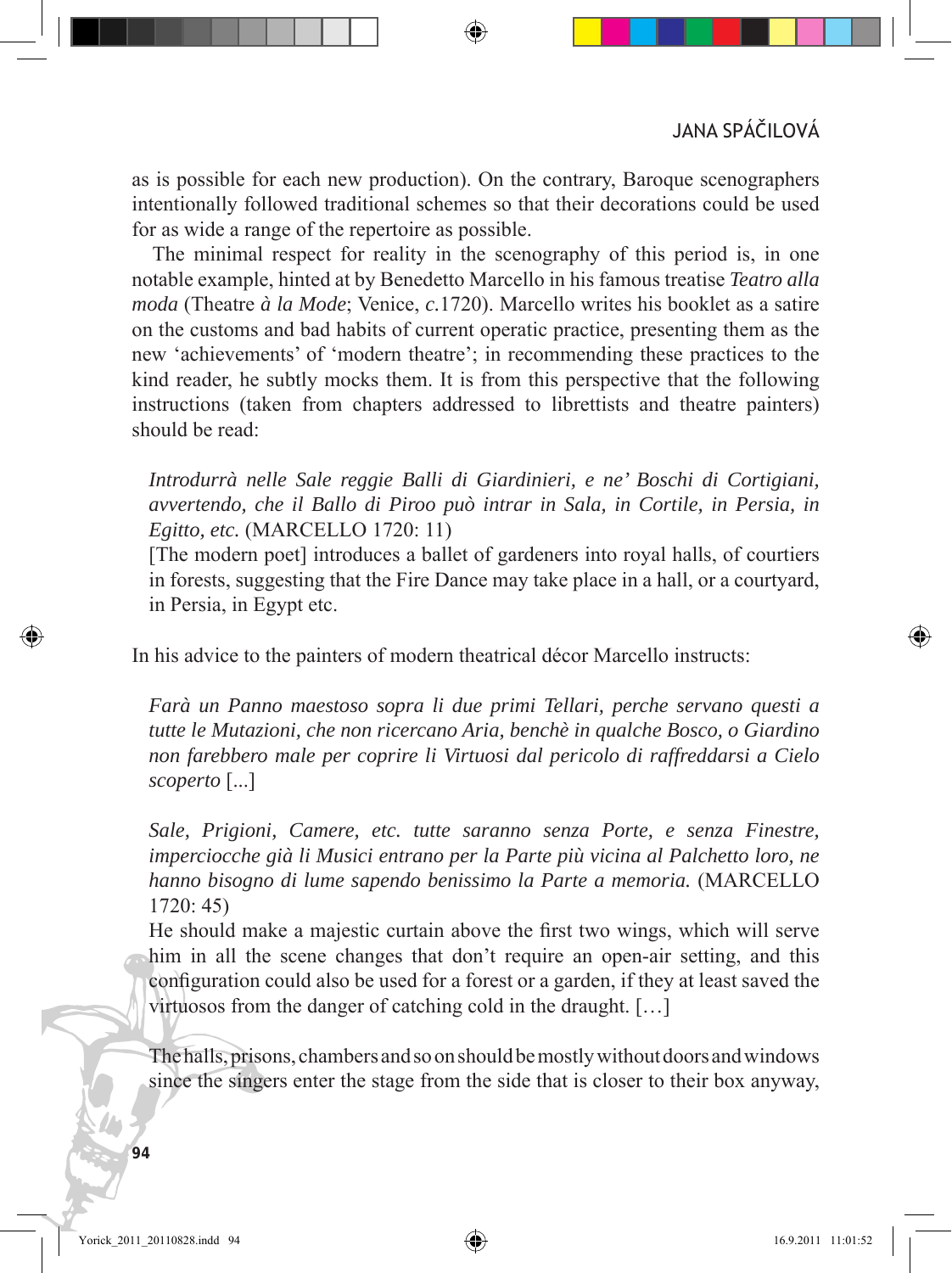

The Title Page of Benedetto Marcello's Treatise *Il Teatro alla Moda* (Venice, *c.*1720). *Wienbibliothek im Rathaus*, Vienna. Sign. A 44971.

and they have no need for light either, because they know their parts by heart. The ideological justification for the practices here described is to be found in the high measure of stylisation in Baroque acting, in which characters' emotions and even individual words were visualised by a set system of postures and gestures. For such an acting style, based predominantly on the declamation of lines, scenography represented a certain desirable decorative framework; in essence, however, it was not indispensable. Due to the perspective painting of the decorations, it was possible to act only in the front of the podium, and the more distant parts of the stage could not be used for acting, but simply as a background for *tableaux vivants*. With a view to this practice it becomes more acceptable that a collection of about ten archetypal decorative sets was perceived as fully sufficient for any production requirements of the operatic repertoire.

 The methodological approach I have outlined here could easily be well supported by research into the scenographic stock and production practices of particular theatres. Especially promising cases are the Tavern Theatre in Brno and the Court Theatre in Holešov – where most of the operatic repertoire is known,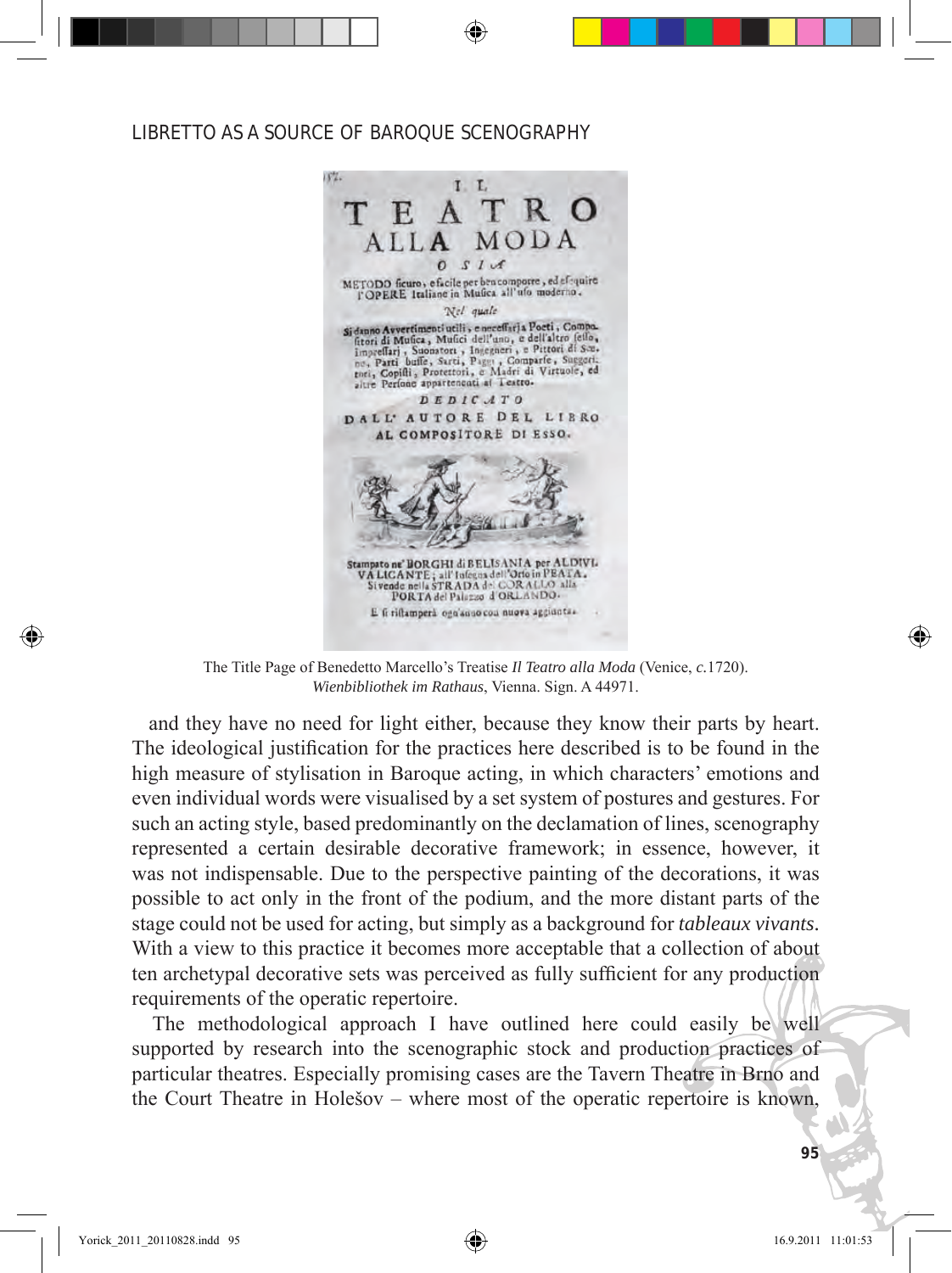and where earlier archival research is available. Of special interest in relation to their techniques and practices are the Italian scenographers Federico Zanoia, Giovanni Pellizuoli, Gaetano Fanti, Innocente Bellavite, Vincenzo dal Buono and Giovanni Paolo Gaspari. There are still also many unanswered questions around the Court Theatre of Český Krumlov, namely with regards to the nature and extent of the operatic repertoire, and its scenic realisations. Discoveries regarding the production requirements outlined by Italian opera librettos should also help further to interrogate the scenographic practices of other dramatic genres performed in minor European theatres during the early eighteenth century.

Special thanks to Jiří Bláha for kindly lending me copies of archival sources and for consultations with regards to several crucial issues.

The archival materials discussed in this paper come from the *Státní oblastní archiv Třeboň*, department *Český Krumlov* (State Regional Archives Třeboň, department Český Krumlov), collection *Velkostatek Český Krumlov*, sign I 7 B beta 13 (also *Schwarzenberská ústřední kancelář* [The Schwarzenbergian Central Office], sign. A 6 B beta 2a, fasc. II and III).

#### **BIBLIOGRAPHY**

- BARTUŠEK, Antonín. 1963. *Zámecká a školní divadla v českých zemích. Materiály k vývoji divadelního prostoru a výrazových prostředků* [Aristocratic and School Theatres in the Czech Lands. Materials on the Development of Theatre Space and Expressive Tools]. Manuscript, Praha 1963. Ed. Jiří Bláha, České Budějovice, 2010.
- BLÁHA, Jiří. 2009. *Josef Platzer (1751-1806)*. An unpublished master's thesis, Faculty of Arts, Palacký University. Olomouc: Palacký University, 2009.
- FRANKOVÁ, Jana, and Jana SPÁČILOVÁ. 2010. Le théâtre de Český Krumlov: une scène authentique?. *Restitution et création dans la remise en spectacle des oeuvres des XVIIe et XVIIIe siècles. Annales de l'Association pour un Centre de Recherche sur les Arts du Spectacle aux XVIIe et XVIIIe siècles* 4 (Juin 2010): 23-35.

FREEMAN, Daniel E. 1992. *The Opera* 

*Theater of Count Franz Anton von Sporck in Prague*. Studies in Czech Music 2. New York: Stuyvesant, 1992.

- HAVLÍČKOVÁ, Margita. 2009. *Profesionální divadlo v královském městě Brně 1668-1733* [Professional Theatre in the Royal City of Brno 1668-1733]. Brno: JAMU, 2009.
- HELFERT, Vladimír. 1916. *Hudební barok na českých zámcích. Jaroměřice za hraběte Jana Adama z Questenberku* [Baroque Music at Czech Castles. Count Johann Adam von Questenberg's Jaroměřice]. Praha, 1916.
- HILMERA, Jiří. 1957. Zámecké divadlo v Litomyšli [The Aristocratic Theatre of Litomyšl]. *Zprávy památkové péče* 17 (1957): 3-4: 113-138.
- HILMERA, Jiří. 1958. Zámecké divadlo v Českém Krumlově [The Aristocratic Theatre of Český Krumlov]. *Zprávy památkové péče* 18 (1958): 71-95.
- HILMERA, Jiří. 1965. *Perspektivní scéna 17.*